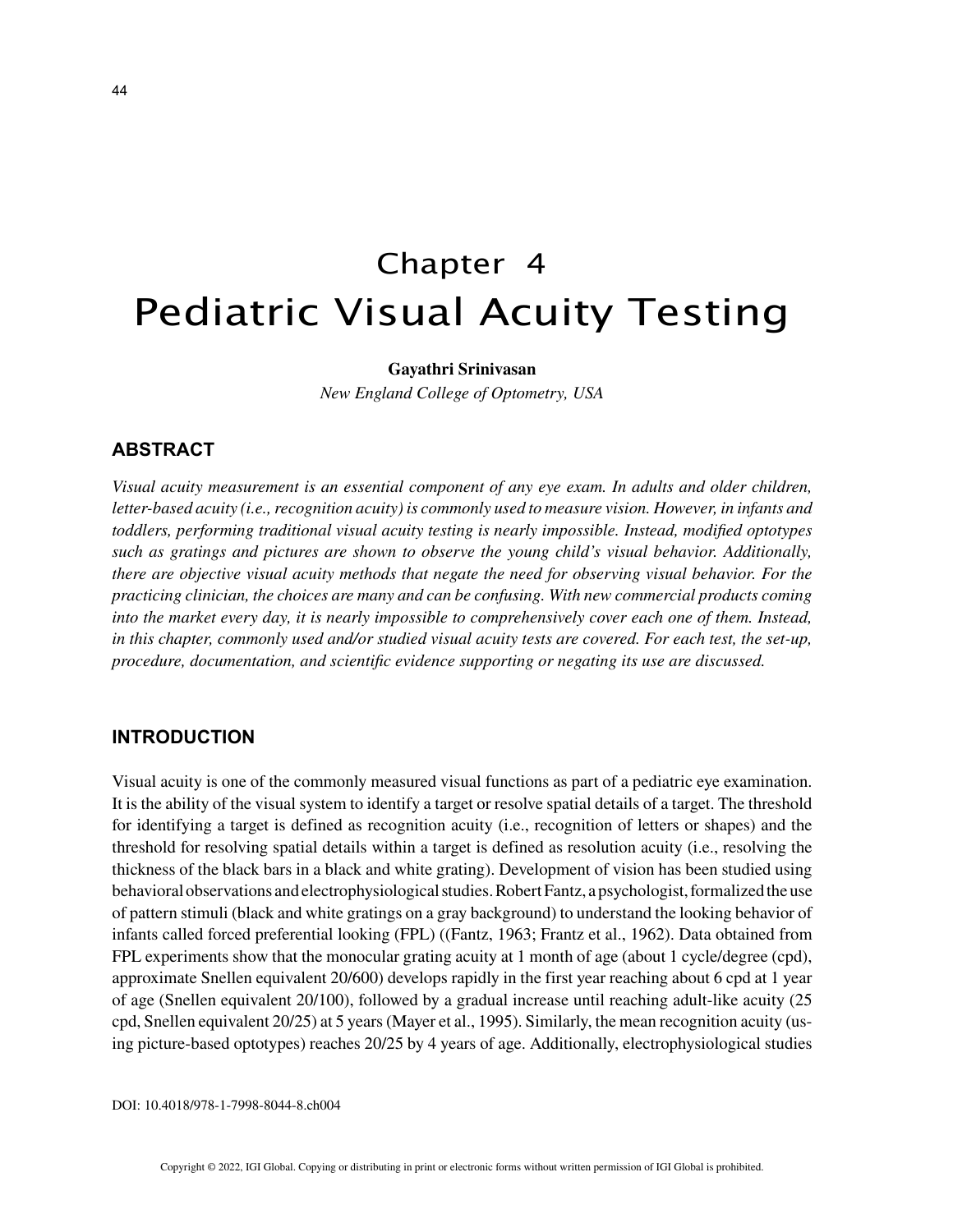#### *Pediatric Visual Acuity Testing*

using visually evoked potential (VEP), using a bold pattern stimulus such as a square-wave grating, also show a rapid development of grating acuity in the first 6 months that continues during the second half, reaching adult-like levels by 1 year of age, which is earlier than FPL techniques (Norcia & Tyler, 1985).

While letter-based charts can be used to measure visual acuity in older children (6 years and above), modified charts containing shapes, or finite number of letters, are used in toddler and preschool children to improve testability. In infants and toddlers, since communication is challenging, clinicians rely on other techniques such as behavioral observations (observing the infant looking behavior towards the visual stimuli) or objective technique such as VEP to measure visual acuity. While VEPs are not frequently used in clinic, behavioral observations are and demand significant examiner experience to accurately interpret results. Since there are significant methodological differences between these methods, direct comparison of visual acuity across these methods is discouraged. Despite these challenges, visual acuity measurement is integral to a pediatric eye exam for several reasons, the most important being the detection of unilateral or bilateral amblyopia. Defined as a developmental disorder affecting spatial vision with a prevalence of 1-3% (Webber & Wood, 2005), amblyopia is characterized by reduced visual acuity in one or both eyes and is the common cause of reduced vision in children, and can impact other visual functions such as accommodation, binocular function, contrast sensitivity and reading performance (Kelly et al., 2015; McKee et al., 2003; Weakley, 2001). Without early intervention, visual acuity loss remains even if spectacle correction is provided later. Since visual acuity is the current clinical standard for diagnosing amblyopia, it is important for clinicians to be familiar with clinical visual acuity tests in children. Additionally, understanding visual acuity norms in children can help clinicians differentiate reduced vision from age-expected vision. This chapter covers the various qualitative and quantitative visual acuity tests for infants, toddlers, and preschoolers.

# **VISUAL ACUITY TESTING IN INFANTS AND TODDLERS**

Tests that are suitable for infants and toddlers require minimal or no verbal response from the child and depend on either the clinician's observation of visual behavior to the stimulus presented, or the utilization of instrumentation to measure visual acuity (e.g., VEP). While most tests allow the clinician to make qualitative measures of visual acuity, some do not and are qualitative.

**Clinical Pearl:** *Several studies have shown that children have better acuities with grating than recognition acuity (Friendly et al., 1990; Kushner et al., 1995; Mayer, 1986; Mayer et al., 1984; Rydberg et al., 1999). In particular, grating acuity overestimates vision in strabismic amblyopia (Kushner et al., 1995). For this reason, Snellen equivalents (provided in the accompanying test manuals of grating acuity tests) are not used for clinical interpretation and instead the grating acuity is recorded in cycles per cm (c/ cm) or cycles per degree (cpd).*

All quantitative tests discussed in this section measure grating acuity except for Cardiff test. The quantitative and qualitative procedures discussed in this section are:

- **Qualitative vision assessment of fixation pattern**
	- Fix and Follow (monocular fixation pattern)
	- Fixation preference test (binocular fixation pattern)